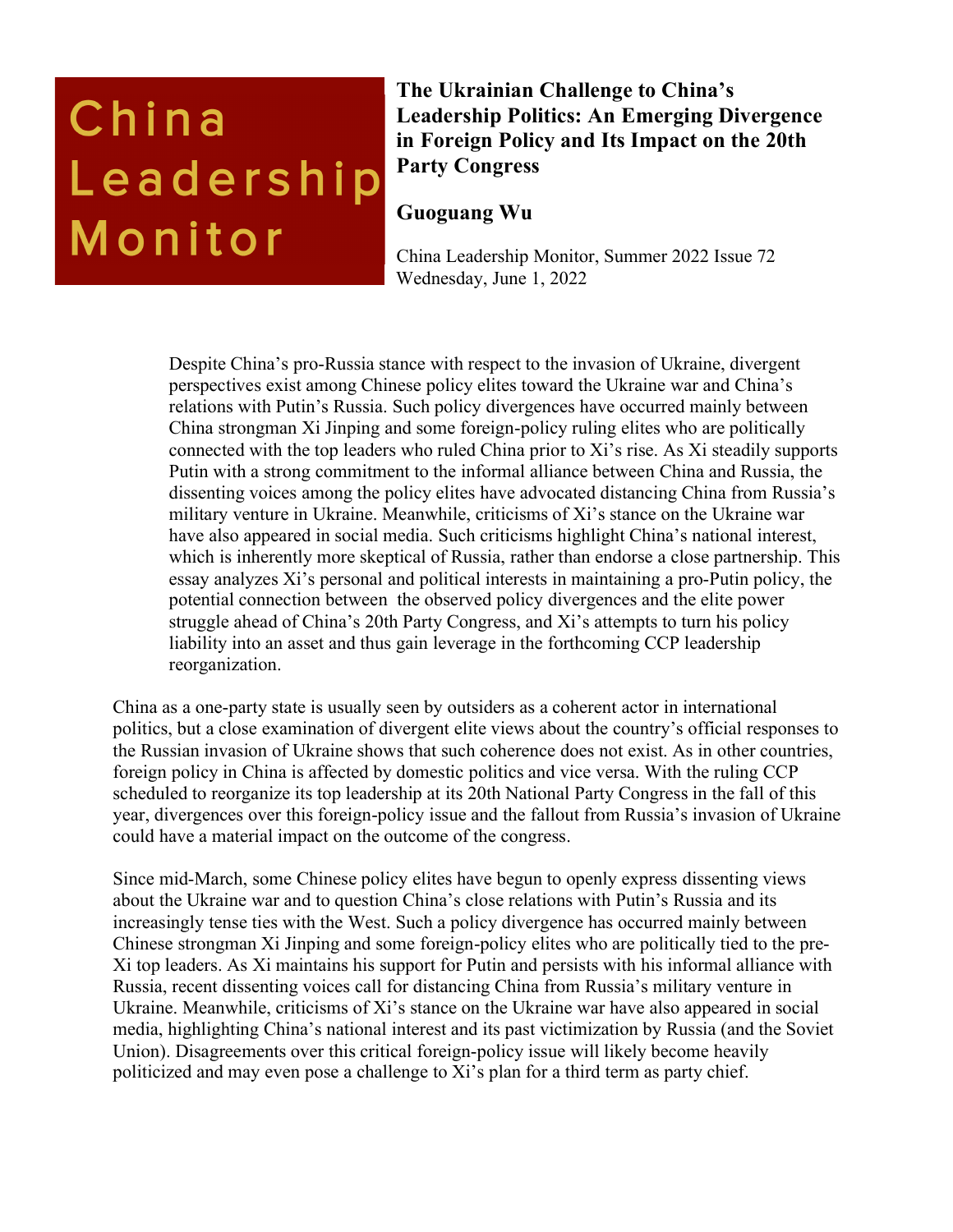It is reasonable to argue that the Ukraine war has disrupted Xi's 2022 political agenda and has forced the Chinese regime to confront the consequences of a potential geopolitical gamechanger. The war has raised important questions about Chinese foreign policy and domestic politics. Will China's domestic power game ahead of the 20th Party Congress be affected by developments related to China's stance on the war? Why has Xi Jinping attached his political fortunes to Putin's military venture in Ukraine? What are the sources of discontent among some CCP elites about the war? How were they able to express their discontent with Xi despite the regime's tight control of the media and of discussions about sensitive political issues, and how might such voices influence China's policy making on Ukraine and the balance of power within the CCP? To address these questions, we first analyze Xi Jinping's political motivations for supporting Putin's military venture in Ukraine, and then we discuss the emergence of some recent dissenting voices among policy elites and in social media. Finally, we explore how such different policy attitudes toward the Ukraine war may affect China's leadership politics.

### **Comrade Dictators: Xi Jinping's Undeclared Alliance with Putin Based on His Personal Ambitions**

Immediately before Vladimir Putin ordered that his troops invade Ukraine on February 24, 2022, he took an extraordinary tour to Beijing on February 4. The ostensible purpose of his visit to China was to attend the opening ceremony of the Beijing Winter Olympic Games. However, the official Chinese press billed the visit as an extraordinarily significant international event. It stressed the long personal relationship between Xi and Putin, highlighting the fact that Putin's visit to Beijing fell on the very first day of spring according to the Chinese lunar calendar and marking the start of the Year of the Tiger. Official media also underscored that the Xi-Putin summit was held despite the pandemic and that it was the 38th meeting between the two leaders since Xi became PRC president in 2013.<sup>1</sup>

In addition to calling attention to these facts, official Chinese media dwelt on some more weighty aspects of Sino-Russian relations, in particular China's extraordinarily close partnership with Russia in international politics, the two countries' close bilateral cooperation, and the significant role the two leaders play in their cooperation and partnership. While Putin was in Beijing, China and Russia signed fifteen agreements covering many important fields of cooperation and trade ties, ranging from natural gas, oil, and grain, to satellites, information technology, and data.<sup>2</sup> One of Xi's favorite protégés, director of the CCTV Group Shen Haixiong ( $(\nparallel \mathcal{H} \mathcal{H})$ , who is among the youngest of China's ministers, published his interview with Putin, in which Putin highlighted his "regular and close communications" with Xi and repeated that "China is Russia's

<sup>1</sup>中国新闻网,"习近平与普京共赴冬奥之约,中俄并肩'一起向未来,"

https://www.chinanews.com.cn/gn/2022/02-03/9667970.shtml, posted February 3, 2022; accessed May 10, 2022.

<sup>2</sup>中华人民共和国外交部网站,"中俄签署一系列合作文件," https://www.fmprc.gov.cn/zyxw/202202/t20220204\_10638957.shtml, posted February 4, 2022; accessed May 10, 2022.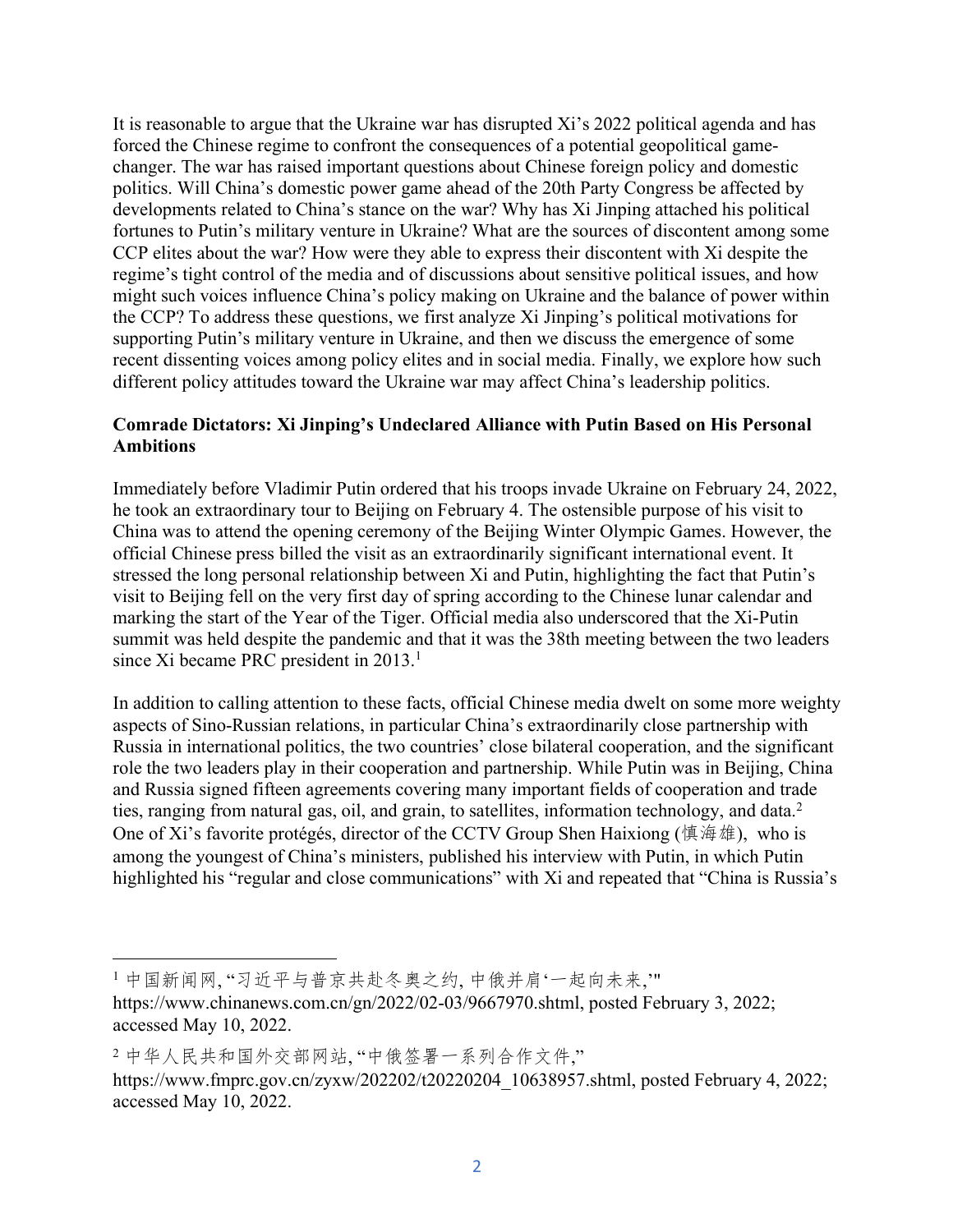strategic partner on the international stage."<sup>3</sup> The CCP propaganda machine boasted that China's cooperation with Russia was "without limits," and that the two countries were "shoulder to shoulder and back to back" connected "together in defending international fairness and justice."<sup>4</sup>

Particularly noteworthy is that China's military forces enthusiastically joined in the effusive praise of the Sino-Russian relationship and in the two leaders' contribution to the relationship. A *Jiefangjun bao* (解放军报, *The PLA Daily*) piece reposted on the webpage of the PRC Ministry of National Defense prominently features an image of Xi and Putin standing together in Moscow's Red Square as Russian jet fighters roared across the sky. The article concludes that the" Sino-Russian relationships is in the best shape on record, and it has already become a great power relationship with the highest degree of mutual trust, cooperation and coordination, and strategic value; the key to such a relationship is the strategic leadership of the leaders of the two states."<sup>5</sup>

Days later, following publication of the above-cited piece, Russian air force jets flew across the Ukrainian sky, marking the beginning of its disastrous invasion on February 24. On the following day, Xi phoned Putin to "exchange opinions concerning the current Ukrainian situation."6 The official readout of their conversation highlights Putin's congratulations to Xi for the success of the Beijing Winter Olympics and Xi's implicit endorsement of Putin's actions in Ukraine.

It is no secret that for decades Beijing has taken care to cultivate its "comprehensive, strategic, and cooperative partnership" with Moscow. Furthermore, since taking power, Xi has never tried to hide his admiration of Putin. This exceptional closeness between the two leaders may be attributed to a number of factors, such as the collectivist mentality of those of Xi's generation who grew up in the early days of the People's Republic when the CCP regarded the Soviet Union as its big brother as well as Xi's family background (his father was a veteran revolutionary when the CCP was supported and financed by the CPSU-led Comintern). Another key factor is Xi's perception of Putin as a hero who was able to build a strongman-ruled regime in post-Soviet Russia. Pragmatic geopolitical considerations, however, are much more important than the

3 新华网,"俄罗斯总统普京接受中央广播电视总台台长专访,"

http://www.news.cn/mrdx/2022-02/04/c\_1310454579.htm, posted February 4, 2022; accessed May 10, 2022.

 $4$  China Daily, "从冬奥之约到新春之会: 中俄元首会晤的三重意涵," https://china.chinadaily.com.cn/a/202202/06/WS61ff75fea3107be497a05421.html, from Xinhua, posted February 6, 2022; accessed May 10, 2022.

5 中华人民共和国国防部网站,"习近平主席和普京总统将举行自2013年以来第38次会晤 ," http://www.mod.gov.cn/topnews/2022-02/02/content\_4904160.htm, from Xinhua and published in 解放军报 (PLA Daily), posted on February 2, 2022; accessed May 10, 2022.

6中华人民共和国外交部网, "习近平同俄罗斯总统普京通电话,"

https://www.mfa.gov.cn/zyxw/202202/t20220225\_10645684.shtml, posted February 25, 2022; accessed May 10, 2022.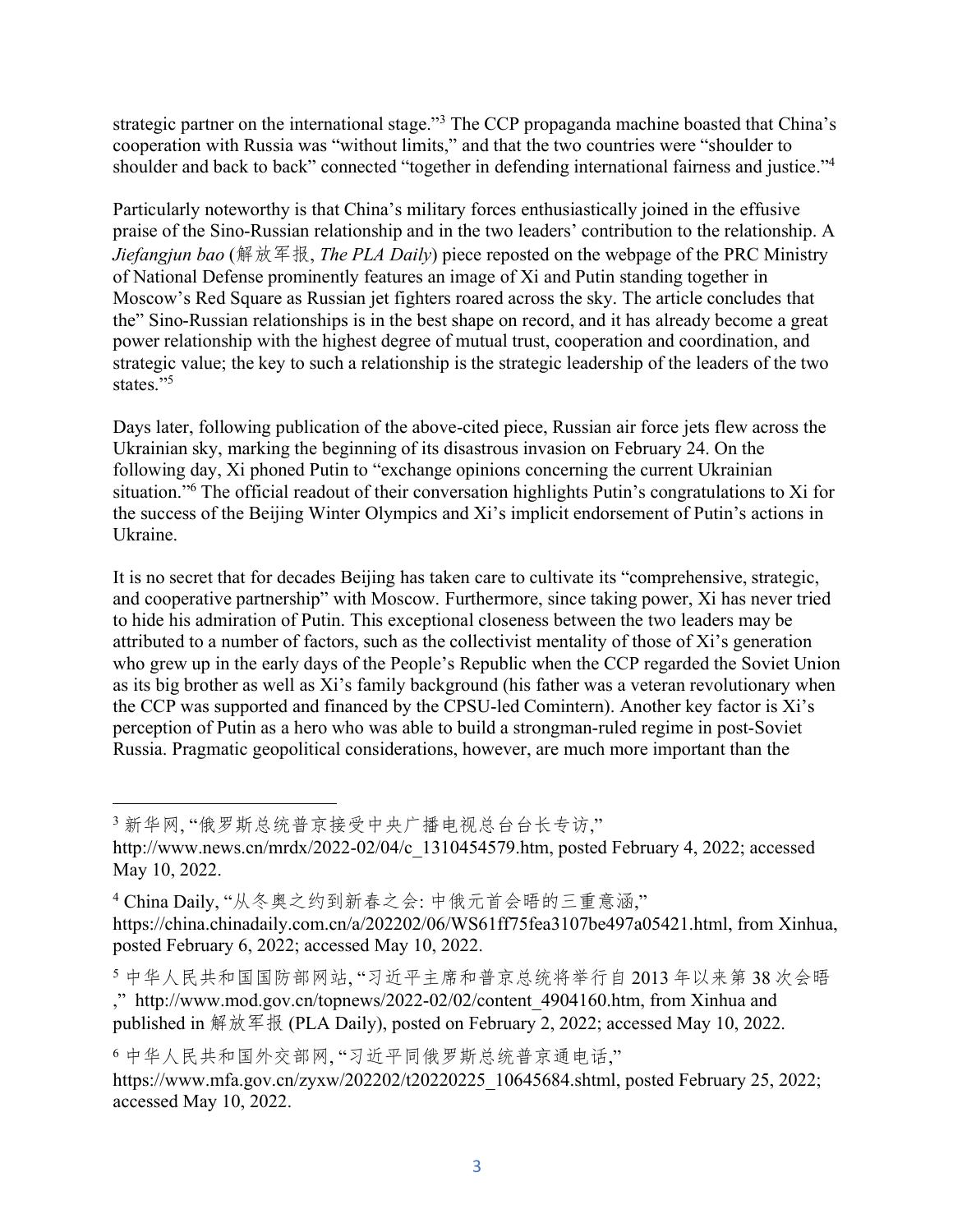CCP's debt to the former Soviet Union or Xi's own appreciation of Putin's domestic policy and risk-taking international conduct.

Furthermore, Xi's embrace of Putin at this critical juncture can also be attributed to the following three factors. First, Xi regards Putin as a comrade, and even a model, in achieving his personal and political ambitions to remain in power as an unchallengeable leader. In this regard, Putin, of course, is Xi's big brother, as the former has already dominated Russian politics for more than twenty years and during his time at the apex of the Russian state, he has exercised firm control over the new Russian empire and earned himself the moniker "Putin the Great." Although Xi and Putin are a similar age (Putin was born in October 1952, and Xi was born in April 1953), Xi rose to power much later and he is still struggling to overcome the CCP's post-Mao norms and even elite resistance to win a third term as top leader. When he began his first term, Xi proposed the so-called "China Dream" to make China into a global superpower. His behavior during the past ten years indicates that his personal "China Dream" is perhaps to become "China's Putin," with at least quasi-life tenure.

Second, Xi embraces Putin as a comrade in the geopolitical and ideological struggle against the West. From the perspective of Chinese domestic politics, Putin's anti-Communist rhetoric does not seem to be a problem for Xi. In fact, previous Chinese Communist leaders, including Deng Xiaoping, Jiang Zemin, and Hu Jintao, also firmly embraced the post-Soviet Russian leaders, including Boris Yeltsin, despite any political and ideological divergences that might have existed between Beijing and Moscow. The initial motivations for the Chinese leaders to endorse the post-Soviet leaders mainly involved geopolitical considerations and international relations, such as Chinese fears of Western sanctions and even containment during the post-Tiananmen era. As the new Putin regime increasingly revealed its anti-democratic nature, it was only natural for Beijing to reunite with its former Cold War ally to confront the West by both resisting pressures for a democratic transition at home and balancing against the United States abroad. Since coming to power Xi has accelerated and deepened these domestic and foreign-policy trends to such a degree that China and Russia have become the two foremost and formidable challengers to democracy and the world order. In recent years, Xi's grand assessment has been that "the East is rising, while the West is declining" ( $\#\#\mathbb{B}$ ). He sees the undeclared Sino-Russian alliance as the most significant strategic asset to reshape the international order, whereby the rise of the East will be part of a new world order.

Third, Putin's military venture in Ukraine can be an inspiration for Xi to achieve his own ambition of using force to take back Taiwan. This was particularly the case before the Russian troops met the brave and effective resistance of the Ukrainian army. In fact, Xi has repeatedly declared his plan to "completely unify the motherland," referring to a move that would make Taiwan a part of the People's Republic of China. He regards reunification as a necessary and crucial step to fulfill his political ambition of "bringing China back to the center of the world stage" and, therefore, his personal dream of making himself one of the greatest leaders in Chinese history.

Therefore, Xi's admiration for Putin and his anti-Western policies in both domestic and foreign affairs are closely connected with his ambition to be the great Maoist leader of China in the "new era." It may be said that Xi has drawn inspiration from Putin's ideological mindset, actions, and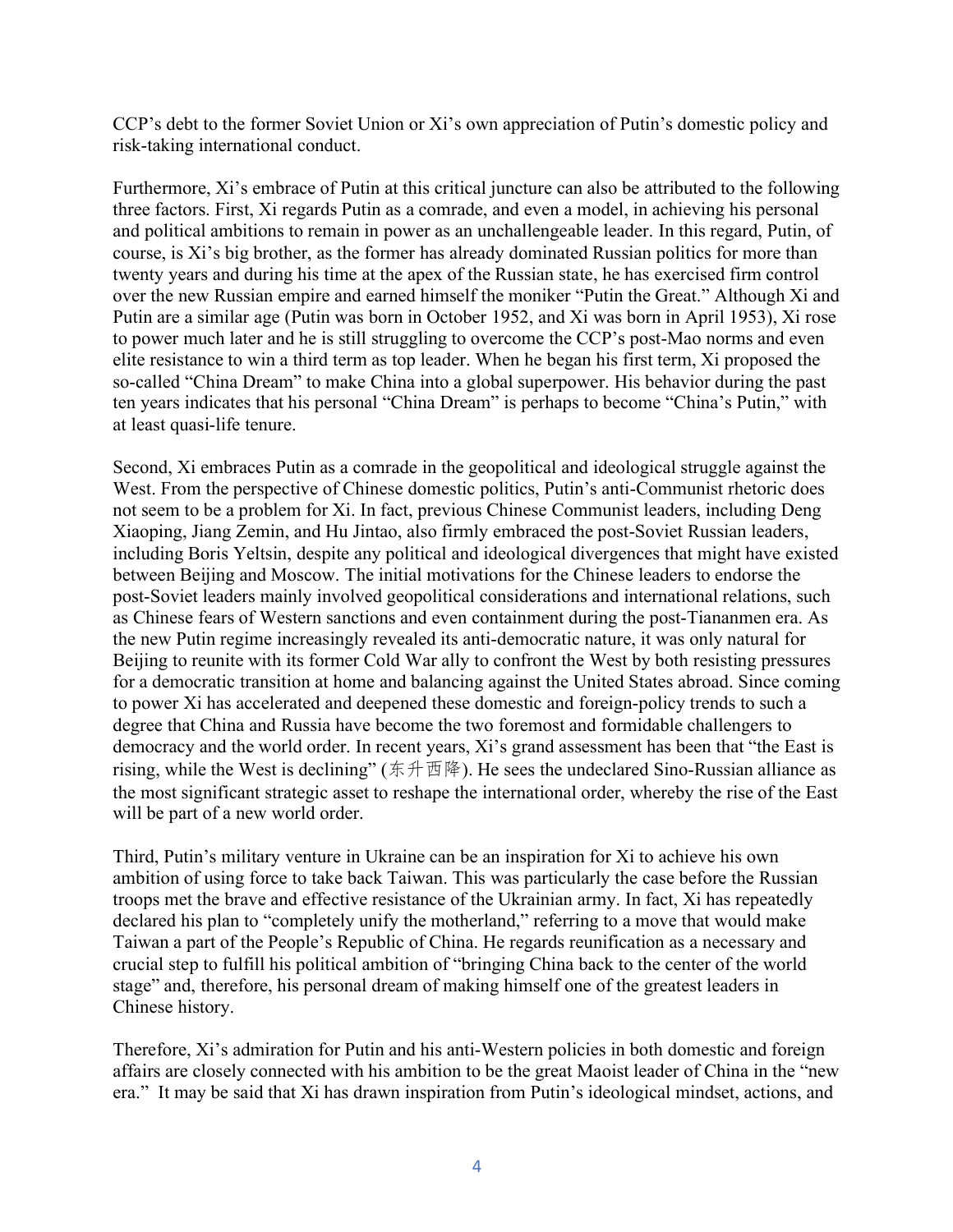accomplishments (until the latter's mishap in Ukraine) to replicate the Russian strongman's success in China and to remain firmly in power.

#### **The National Interest vs. the Leader's Interest: Dissident Voices among Policy Elites and on Social Media**

Xi Jinping's personal interest, as embedded in his stance on the Ukraine war, is not identical to the organizational interests of the CCP, nor is it consistent with the national interest of China. But in a non-democratic political system that represses bottom-up expressions of group interests and social opinions, it is difficult to determine what the collective group interests are, let alone the collective interest of a huge political party like the CCP, which has 95 million members, or the collective interest of China as a nation. Being a dictator means that Xi is able to promote his personal interests, but it does not mean that he can entirely replace party or regime interests. Under certain circumstances, various social groups, especially the political elites, may have an opportunity to express opinions that are different from those of the dictator. The war in Ukraine, particularly the stalemate facing Putin's military, has seemingly provided an opportunity for some Chinese policy elites and social media to voice discontent.

Such dissident voices began to emerge concurrently with the emergence of the Ukrainian resistance as well as with the emergence of an increase in Western moral and material support to Ukraine, and especially Western economic and financial sanctions against Russia. On March 5, a party-state–affiliated expert on Sino-American relations, named Hu Wei (胡伟), criticized Xi's stance on the Russo-Ukraine war, urging that the Chinese regime should "accurately analyze and assess the direction of the war and its potential impact on the international landscape." He emphasized that "in order to strive for a relatively favorable external environment, China must respond flexibly and make strategic choices that conform with its long-term interests," and he openly suggested that "China cannot be tied to Putin and it must cut itself off [from Putin] as soon as possible."7 On March 14, an essay with a similar argument and authored by Wang Huiyao (ÄÅÇ) appeared on the Chinese webpage of the *New York Times*. It called for China to "offer the Russian leader an offramp" to end the military conflict in Ukraine.<sup>8</sup> Both pieces emphasize the possible negative outcomes of the war for Russia, predicting a new rise of the West with this significant geopolitical event and highlight how Russia's military failure and the Western responses to the war might have a disastrous effect on the Chinese regime.

Both authors have important positions within the Chinese regime and run prestigious think-tanks. Hu Wei is based at Shanghai Jiaotong University, a university well known in recent decades for its famous graduate, former CCP general secretary and PRC president Jiang Zemin. In publishing Hu's article, however, the website does not refer to his affiliation with the university;

<sup>&</sup>lt;sup>7</sup> On March 13, it was published on a U.S.-based bilingual website. See 胡伟, "俄乌战争的可能 结果与中国的抉择," US-China Perception Monitor, https://uscnpm.org/2022/03/17/e-wuzhanzheng-de-keneng-jieguo-yu-zhongguo-de-jueze/, accessed May 11, 2022.

<sup>8</sup>王辉耀, "是时候让中国帮忙给普京一条退路了," 纽约时报中文网, https://cn.nytimes.com/opinion/20220314/china-russia-ukraine/dual/, posted March 14, 2022; accessed May 11, 2022.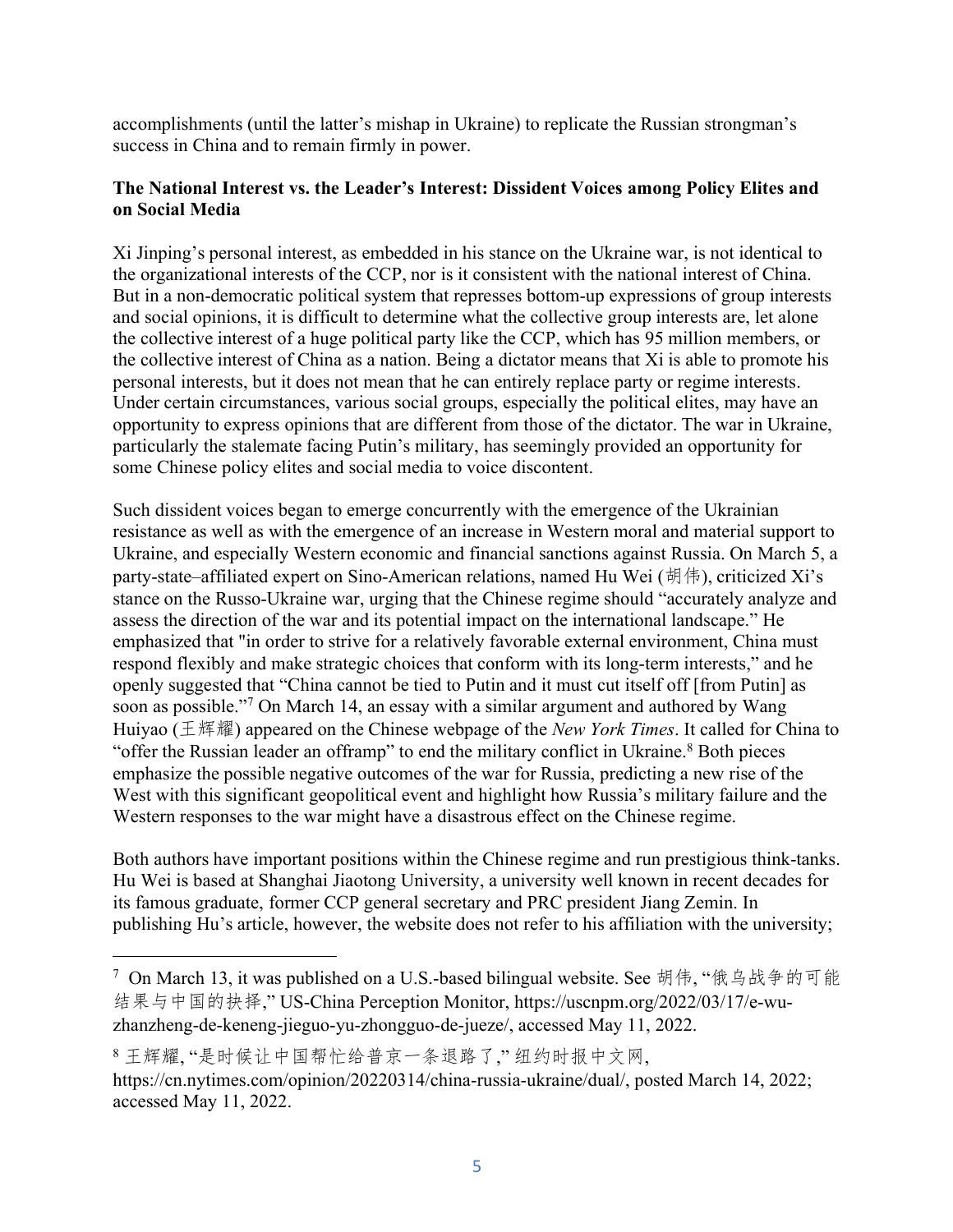instead, it refers to his affiliation with the State Council and with the Charhar Institute (察哈尔学  $\hat{\otimes}$ ), the latter being widely regarded as a white-glove organization of the Ministry of State Security.9 The *New York Times* introduces Wang Huiyao as director of the Beijing-based Center for Globalization and China, which "provides suggestions regarding globalization to the Chinese government."

Furthermore, the website that published Hu's article, US-China Perception Monitor ( $\psi \neq \psi$ ) is also a prestigious policy outlet. It is run by the Carter Center, established by former U.S. president Jimmy Carter, to promote U.S.-China relations, and it is under the leadership of Dr. Yawei Liu who is executive director and editor of the website.<sup>10</sup> Liu's elder brother, Liu Yazhou ( $\overline{X}$ ) ( $\overline{X}$ ), is a PLA general and son-in-law of former PRC president Li Xiannian ( $\overline{\Phi}$   $\overline{\triangle}$ ). It has been reported, however, that General Liu was detained and investigated in December 2021, probably on orders from Xi Jinping.<sup>11</sup>

On Chinese social media, similar voices have also appeared, but with even more blatant criticism of the government's official stance on the Ukraine war and Sino-Russian relations, and with some even more radical suggestions raised by anonymous online commentators based on relatively unrealistic policy perspectives. For example, some such voices, based on the same rationale that Russia was using to justify its invasion of Ukraine, argued that while Russia is engaged in Ukraine, China should take the opportunity to send troops to the Siberian region of Russia to seize back those territories, historically part of imperial China, that were occupied by Tsarist Russia in the late nineteenth century. In particular, some Chinese internet users called for the restoration of China's historical sovereignty over the sixty-four villages east of the Amur River (Heilong Jiang  $\mathbb{R}\&\mathbb{Z}$ ), known in Chinese as  $\mathbb{Z}\&\mathbb{R}\rightarrow\mathbb{Z}$ , where a group of Manchu, Daur, and Han-inhabited villages have been ruled by Russia. Some even pointed out that such a military action in the north would be more beneficial to China's national interest than Xi's southern target of Taiwan, as the Siberian region is large in area (it is said that in the region Tsarist Russia took territories of 1,540,000 square kilometer from China — that is roughly the size of Alaska, as, by contrast, Taiwan is 36,000 square kilometer) and rich in natural resources that China much needs.<sup>12</sup>

 $9\,\text{For official information about the institute, see <http://www.charhar.org.cn>, accessed May 13,$ 2022.

 $10$  See the official webpage of the Center: https://www.cartercenter.org.

<sup>11</sup> See, for example, https://www.newsdirectory3.com/the-peoples-liberation-armys-pro-u-sgeneral-liu-yazhou-rumors-that-his-disappearance-is-suspected-of-intensifying-the-ccpsstruggle-international-free-times-electronic-new/, posted December 24, 2021; accessed May 13, 2022.

<sup>&</sup>lt;sup>12</sup> Those random comments with such opinions on social media I encountered with in the past months seem unavailable now, as they might be "harmonized" by the CCP's internet censorship. But some more formal while implicit expressions of such opinions can be found online. See, for example, 马大正, "近代中国丧土失地的历史不应回避,"

https://m.aisixiang.com/data/133548.html, posted and accessed May 12, 2022; 九三军事. "中国 丢失的十大领土! 中华儿女千万别忘记!" 新浪网,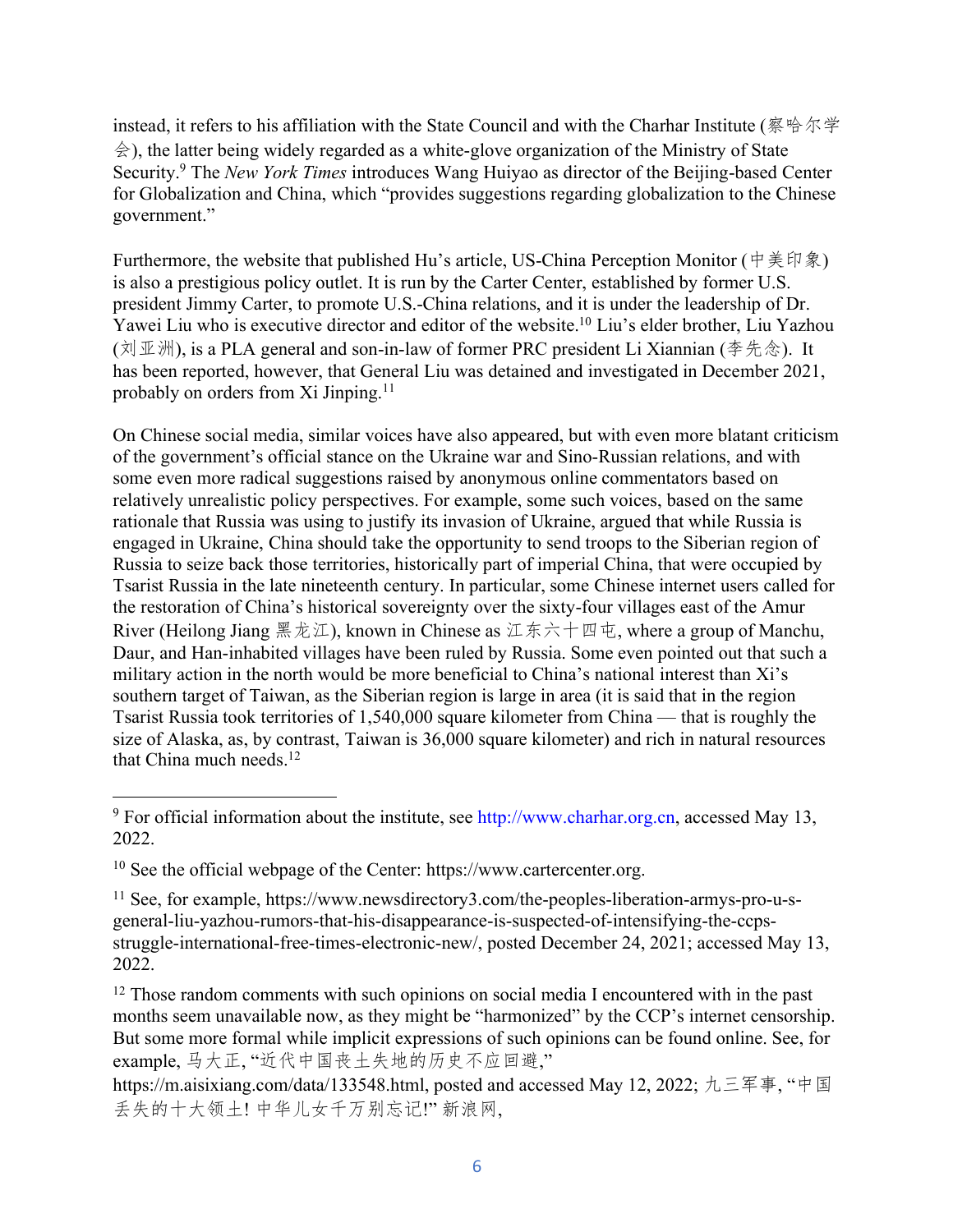Meanwhile, some Chinese citizens residing overseas painted a picture of the Russo-Ukrainian conflict that is fundamentally different from that which is presented to people within the PRC. Among them, Wang Jixian ( $\pm \pm \frac{16}{3}$ ), a Chinese citizen living in Odessa, Ukraine, and working as a computer engineer, became popular (with 110,000 followers, though it is unclear how many of them actually reside in the mainland)13 due to his YouTube broadcasts about the war. Both Western and Chinese mainstream media began to notice this 37-year-old Beijinger, as a result of which the Chinese government banned his broadcasts within China.<sup>14</sup>

It is common knowledge that social media in China is closely monitored and controlled by the government. The presence of even slightly dissident voices is politically noteworthy. Of course, this could be the result of occasional lapses in government censorship, but it is also possible that those in charge of monitoring the internet intentionally allowed these dissident views to get through because of their own differences with mainstream opinions. In any case, a convergence between policy elites' criticism and social dissident voices regarding China's official stance on the Ukraine war seems occurring, and such consonances have increased pressures over the Xi leadership on adjusting its pro-Putin policy.

There is also the possibility, despite Xi's efforts to place his own people in positions of authority, that some of those controlling the internet, who came to power during the Jiang Zemin years, remain loyal to the former leader. In addition, many of those in positions of authority in the internet sector have international backgrounds in terms of their personal lives, education, training, and social networking, particularly with the United States. Like those Chinese policy elites mentioned above, they too benefit from China's deep global engagement. It would thus come as no surprise that at least some of them are unhappy with Xi's foreign-policy attempts to reduce China's ties with the West and they therefore are willing to permit such differences of opinion to circumvent the censorship controls.

<sup>13</sup> For Wang's YouTube channel, see https://www.youtube.com/channel/UCAtIuFy5UAU96ywetJk\_QaA, accessed May 13, 2022.

https://k.sina.cn/article 6092007183 16b1ca70f019001by4.html, posted and accessed May 14, 2022; 花灯读书, "乾隆时国土面积1300 多万平方公里, 丢失的四分之一都到哪去了?" 网易, https://www.163.com/dy/article/H7L39KK30552A5R0.html, posted and accessed May 18, 2022, especially see the comments, one of which asks: "Is there still somebody who likes to take a wrong daddy?" as referring to that Xi Jinping and the CCP take Russia/the Soviet Union as their political "daddy." Also, a piece in a pro-CCP overseas Chinese-language website cites such a point of view, as condemning it, that China should take the opportunity to get back the territories from Russia. See 軒轅伊尹, "北方俄占領土, 中俄這樣解決," 留园网,

https://club.6parkbbs.com/nz/index.php?app=forum&act=threadview&tid=953550, posted and accessed May 14, 2022.

<sup>&</sup>lt;sup>14</sup> See, for instance, the relevant Radio Free Asia report, at

https://www.rfa.org/mandarin/zhuanlan/wangluoboyi/iwar-04202022163626.html, accessed May 13, 2022.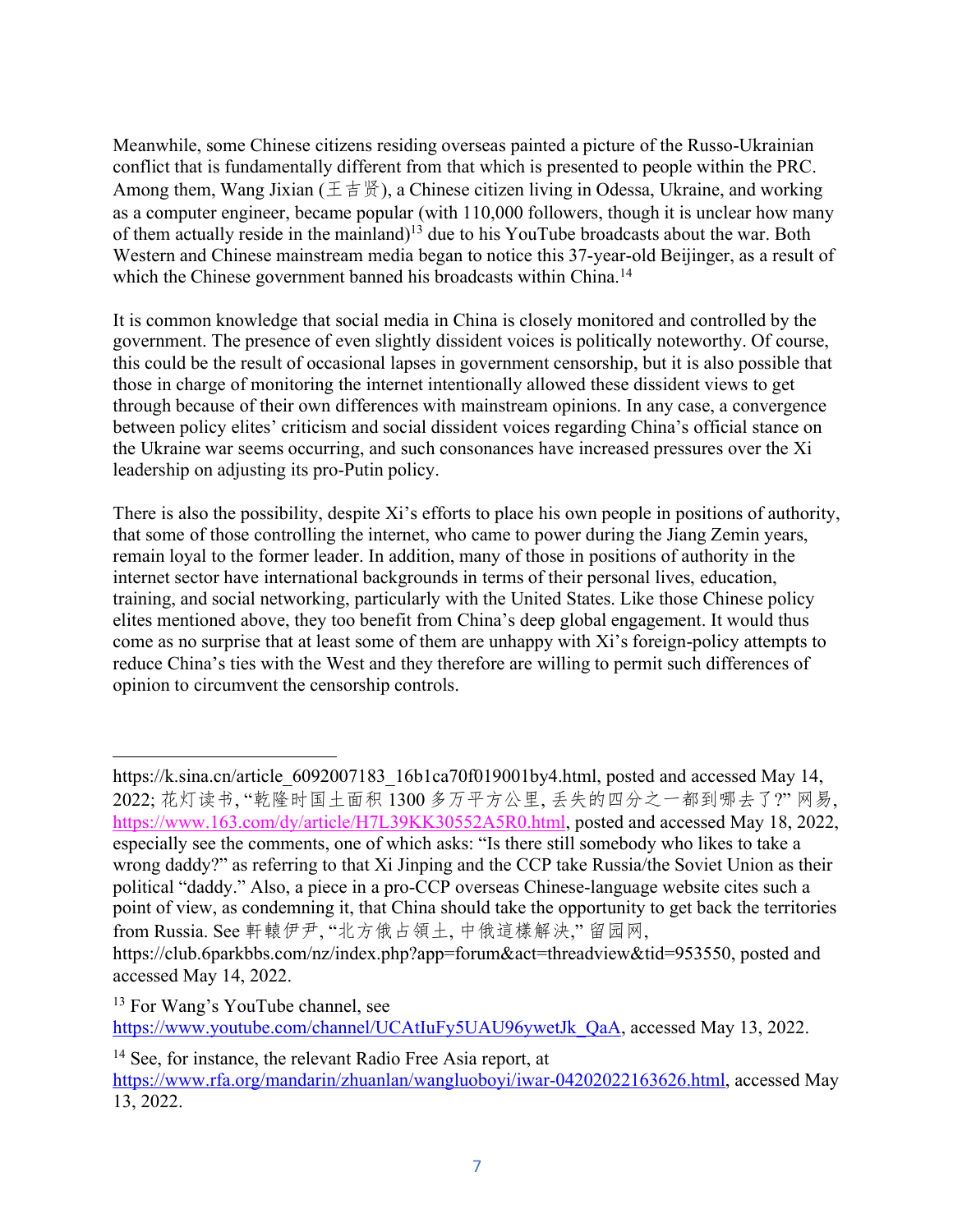# **A Two-Level Game of Public Opinion: The Impact of Events in Ukraine on Xi and the 20th Party Congress**

For whatever reasons the dissident voices are able to be uttered by some elites and on social media, the mounting public-opinion pressures on Xi Jinping do point at questioning, ultimately, his plan of taking a third term in office at the 20th Party Congress. It might be unwise to exaggerate the policy impacts of these differences of opinion, but it does help to highlight a political dilemma that Xi certainly faces. Because Putin's future in Ukraine is uncertain, Xi will be taking a risk if he remains too closely allied with Russia. But if he retreats from his alliance with Putin, his authority within the CCP would be challenged and his domination of the leadership reorganization at the forthcoming party congress might be seriously undermined such that even his third term in office is called into question. Either way, the political aftermath of Putin's military action will cast a dark shadow on Xi's future.

Moreover, Xi also faces other serious challenges in domestic affairs. As this author observed several months ago, there has been a new tide of CCP elite resistance to Xi since the winter of 2021.15 Three major areas of policy disputes have apparently emerged, suggesting a power struggle that seems to have put Xi on the defensive. The Ukraine policy is one of such policy areas. Aside from it, China's strategy on Covid-19 is constantly testing Xi's leadership skills. The lockdown in Shanghai has turned into a series of humanitarian disasters, having some political ramifications that may damage Xi's authority and upset his personnel plan for the 20th Party Congress. Equally challenging is China's economic slowdown that has occurred primarily due to Xi's harsh pandemic policy and his anti-market economic measures. All of these add new momentum to the power struggle within the CCP, with the potential of Xi's predominance in the power redistribution being substantially reduced, if not fatally undermined.

Policy disputes aside, it seems that since March Xi has wobbly attempted some Janus-faced but superficial adjustments of his policy on the Ukraine war. There have been some contradictory statements by PRC diplomats and official organs, indicating that China might soften its policy position and move away from its position of supporting Russia "with no limits," while still continuing to blame the U.S. and NATO for their eastward expansion "threat" to Russia. At the same time, Xi has recently also lowered his profile and has remained silent about the rise of the East and the decline of the West, and he has now rarely openly boasted about his friendship with Putin.

Such adjustments, of course, can be viewed as a policy failure on Xi's part in the face of internal resistance and external pressures. However, they may also be seen as part of Xi's updated strategy to overcome resistance and to defend his core political interests. The final arbiters will be whether Xi retreats from his ambition for quasi-life tenure and whether the Chinese regime abandons its anti-West attitude in international relations. To this observer, both these possibilities are highly unlikely.

<sup>&</sup>lt;sup>15</sup> Guoguang Wu, "Politics and Norms in Leadership Reorganization toward the 20th Party Congress: Preliminary Observations," *China Leadership Monitor*, issue 71 (March 1, 2022), https://www.prcleader.org/wu-2, accessed May 13, 2022.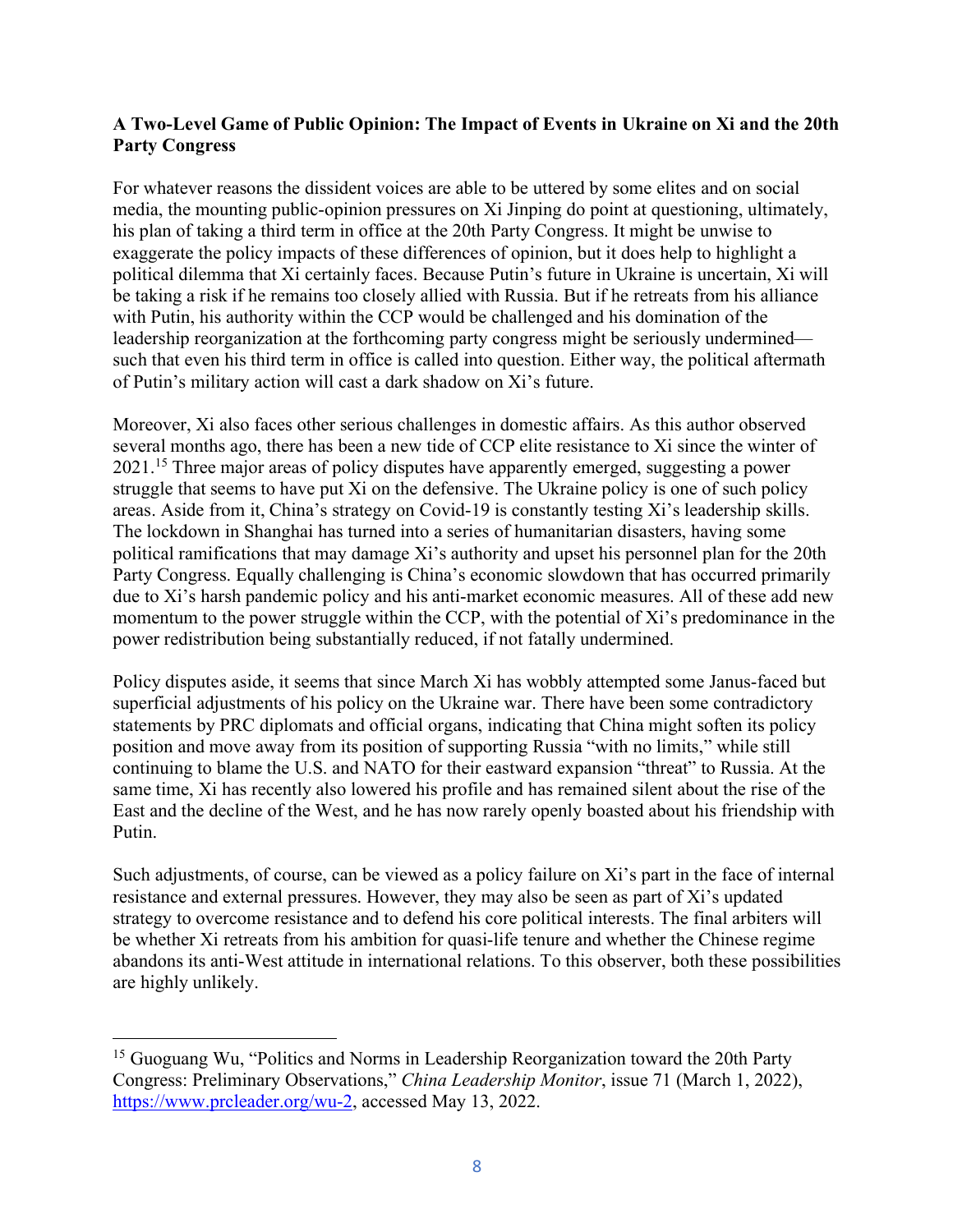The core of China's current Ukraine strategy is to make superficial changes in terms of its international stance, while not altering its essential tilt toward Putin and Russia. In this context, it is interesting that so far, Xi and his regime have not imposed harsh punishments on such elite dissident opinions; mild censorship has simply blocked the flow of such criticism from overseas outlets to China's domestic audiences. Based on these signs, it is too premature to conclude that Xi has lost control over the CCP propaganda machine. A more reasonable interpretation is that Xi's team might have, early on, intentionally given a possible greenlight to some of the dissident ideas, especially those appearing in overseas outlets, while blocking their flow into China and censoring social criticism at the same time. The purpose of doing so might be to fool Western politicians and influence global public opinion so that China might not be seen as an enemy like Putin's Russia. If such a ploy works and international pressures wane and if China is given a significant role in mediating between Russia and Ukraine, the credit will go primarily to Xi himself. Should such developments occur in the months leading up to the party congress in the fall, Xi likely will be able to turn around the current pressures and maintain his dominance at the 20th Party Congress.

In the Chinese "war" on public opinion about the Ukraine war, therefore, a two-level game of manipulation seems to be emerging: some global-minded elites are playing on dissident opinions against Xi's pro-Putin policy and his ambitious power plan for the 20th Party Congress, while Xi and his supporters are playing on the expression of such opinions against international pressures on Beijing to defend Xi's ambitions at the congress.

This explains why those regime-affiliated outspoken experts have not been punished or even silenced for their criticism of Xi's stance on the Ukraine war. Instead, more elite dissident voices continue to appear lately, as in the cases of Yan Xuetong's (阎学通) article in *Foreign Affairs* and former Chinese ambassador to Ukraine Gao Yusheng's ( $\overline{a} \pm \pm$ ) public comments on Putin's failure in Ukraine.16 The expression of these opinions is not necessarily organized by the regime or by a faction within the regime, but, with their control of the coercive means and the technological tools, it would not be difficult for Xi and his regime to crack down on such dissenting voices. There are mild measures against the expression of such opinions, as in the case of pulling off Gao's comments from websites, but the virtual absence of a crackdown and punishments reveals the sophistication of China's utilization of international soft power.

In this seemingly smart game, a danger for Xi still exists, which is the possibility of out-ofcontrol of criticism. Timing is a critical factor at play here. In the few months before the party congress, likely in October or November this year,<sup>17</sup> a lot can happen. An early, strategic retreat

<sup>&</sup>lt;sup>16</sup> Yan Xuetong, "China's Ukraine Conundrum: Why the War Necessitates a Balancing Act," Foreign Affairs, https://www.foreignaffairs.com/articles/china/2022-05-02/chinas-ukraineconundrum, posted and accessed May 2, 2022; Go Yusheng's comment already disappeared in China's internet, but for the content of his comment and the banning of it, see, for example, RFA, "反主旋律, 前外交官看衰普京报导遭删除," https://www.rfa.org/mandarin/Xinwen/7-05102022151615.html, posted and accessed May 10, 2022.

 $17$  Even though the CCP has not officially announced when the Congress will take place, it has referred to it being held in the "latter half of 2022." See "中国发布: 中国共产党第二十次全国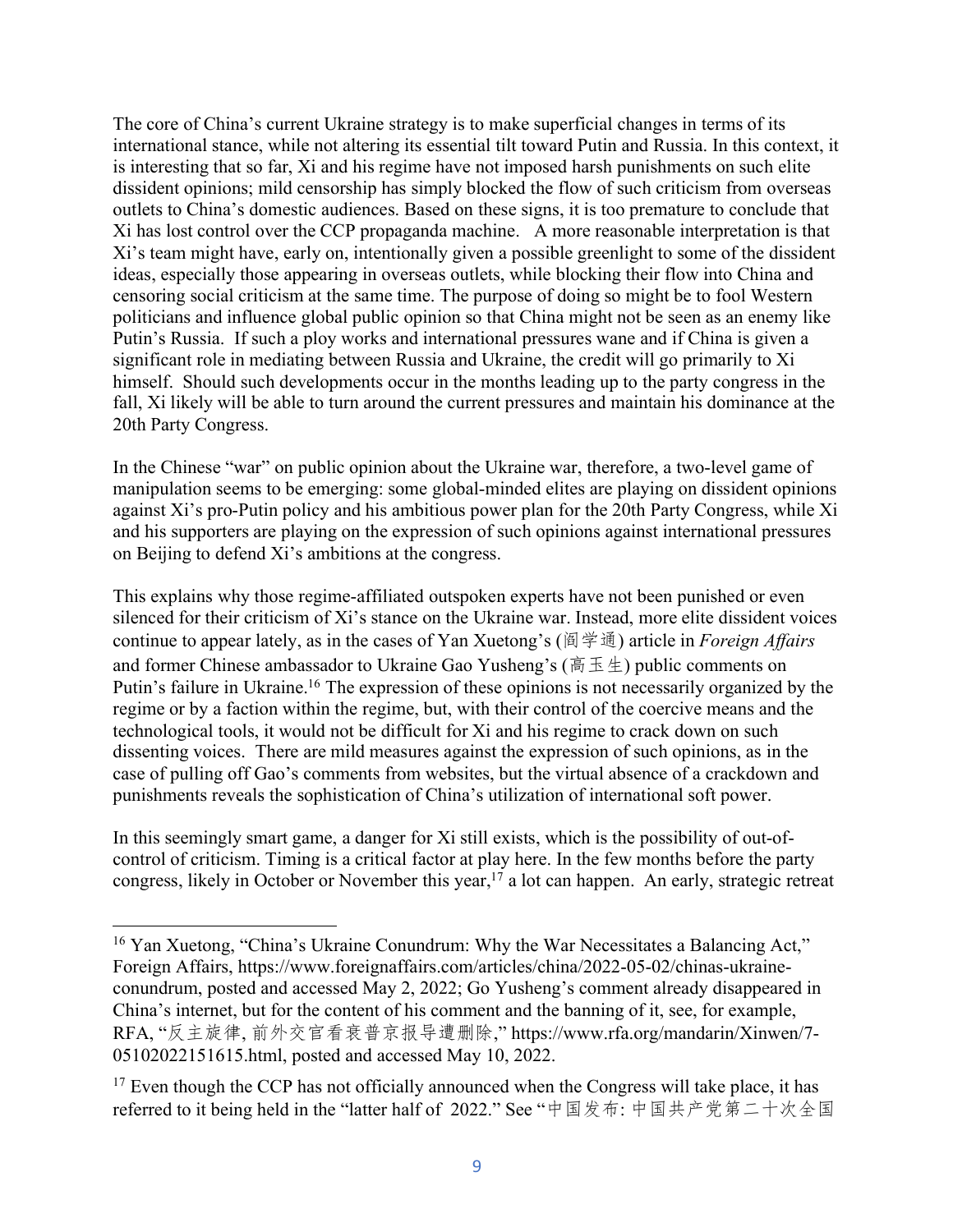might buy back time for Xi's leadership reorganization, but the unpredictability of the war in Ukraine may present even greater challenges to Xi, particularly if Putin's political survival becomes endangered as his battlefield losses mount and popular opposition grows.

# **Concluding Remarks**

Every regime faces internal frictions, even the most centralized dictatorships, and even in foreign policy that is one of the most centralized areas of policy and governance. This is especially the case in China where Zhou Enlai, the major architect of CCP diplomacy, established the principle that "nothing is trivial in diplomacy" (外交无小事). This principle has been handed down in China from generation to generation. Any dispute, however trivial, may have profound implications on both foreign relations and, more importantly, on domestic politics. Xi Jinping's "no-limit" support for Putin is not a trivial matter, especially because Putin has invaded Ukraine and caused the worst international crisis since the end of the Cold War.

As the Russian military venture faced international condemnation and even sanctions, and as its military actions reached a stalemate, Xi began to face criticism from among CCP elites. This is mainly because, in order to serve his own political ambitions and personal interests, Xi's Russian/Ukrainian policies are damaging the long-term interests of the regime, i.e., to maintain a monopoly of power through economic development and global engagement. The leadership reorganization ahead of the forthcoming 20th Party Congress likely further intensifies such differences of opinion within the CCP regarding China's stance on the Ukraine war, thus adding momentum to the struggle for power and especially to the elite resistance to Xi's neo-Maoist political ambitions and governance programs.

In light of the party principle that "nothing is trivial in diplomacy," criticism over such a significant foreign policy issue has the potential to become a serious matter for the Chinese regime, especially when it has ramifications that challenge the authority, power, and even the position of the party chief. On the other hand, it is hard to imagine that Xi Jinping doesn't well understand the significant implications of such criticism to his position, especially during this politically sensitive time period ahead to the 20the Party Congress. Are both Xi Jinping and the CCP elites playing a two-level game of public opinion to reduce the international pressures that Xi and the CCP regime are facing? Will Xi be undermined by such intra-elite differences regarding policy on Ukraine, or will he be able to overcome this elite resistance and even to make use of such differences to achieve his power goals? Events in the months that follow will be highly dynamic but they will have extremely low predictability. Regardless, this essay would highlight two concluding remarks drawn from the above analysis: first, Xi Jinping is under the pressure that comes mainly from CCP elites over his personal ambition of staying in power beyond the two-term limit, and his unpopular policies, including his "no-limit" stance of supporting Putin, have also become arenas of power struggle against his ambition; second, given the essence of CCP neo-totalitarian politics, even elite resistance and policy divergences can be manipulated to benefit the dictator. Analysts must refrain from reaching sweeping conclusions at this stage.

代表大会 2022 年下半年召开," 中国网, http://news.china.com.cn/2021-11/11/content\_77866842.html, accessed May 13, 2022.